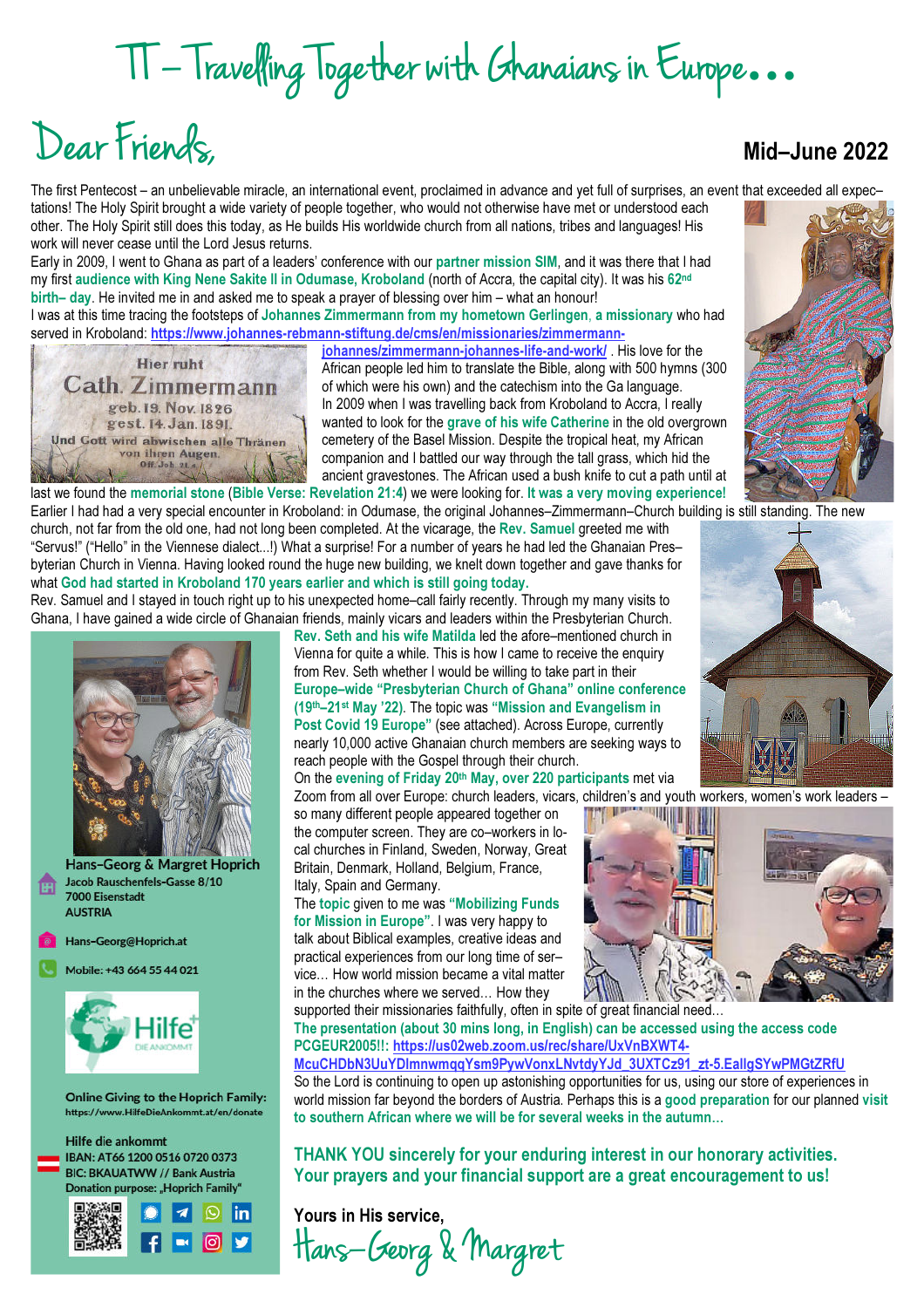

PRESBYTERIAN CHURCH OF GHANA **EUROPE PRESBYTERY** 

 $\mathbf{D}$ R E 5 E  $N$  $T$  $\mathcal{S}$ 

# **MISSION AND EVANGELISM CONSULTATION 2022**



THE GHANAIAN CHRISTIAN DIASPORA. MISSION & EVANGELISM IN POST COVID-19 EUROPE **DEPARTMENT FOR MISSIONS AND EVANGELISM** 

#### b ANEL  $1S$  $T$  $\sim$









**KEYNOTE SPEAKER REV. PROF. ABAMFO ATIEMO**<br>(PRESBYTERY CHAIRPERSON)

MII ADU NTREH CATECHIST WILLIAM<br>
(MESSIONARIES IN AUSTRIA) (PRESBYTERY DIRECTOR OF DEVELOPMENT AND SOCIAL CHRESBYTERY STATISTICIAN<br>
MISSION AND EVANGELISM) SERVICES)<br>
MISSION AND EVANGELISM) SERVICES)

(PRESBYTERY STATISTICIAN)

#### DATES

THUR 19TH & FRI 20TH MAY 2022<br>@ 7PM (UK) | 8PM (CET)

SATURDAY, 21ST MAY 2022<br>@ 10AM (UK) | 11AM (CET)

VIA ZOOM  $\blacksquare$ MEETING ID: 849 414 57975 **PASSCODE: 412013** 

NQLINE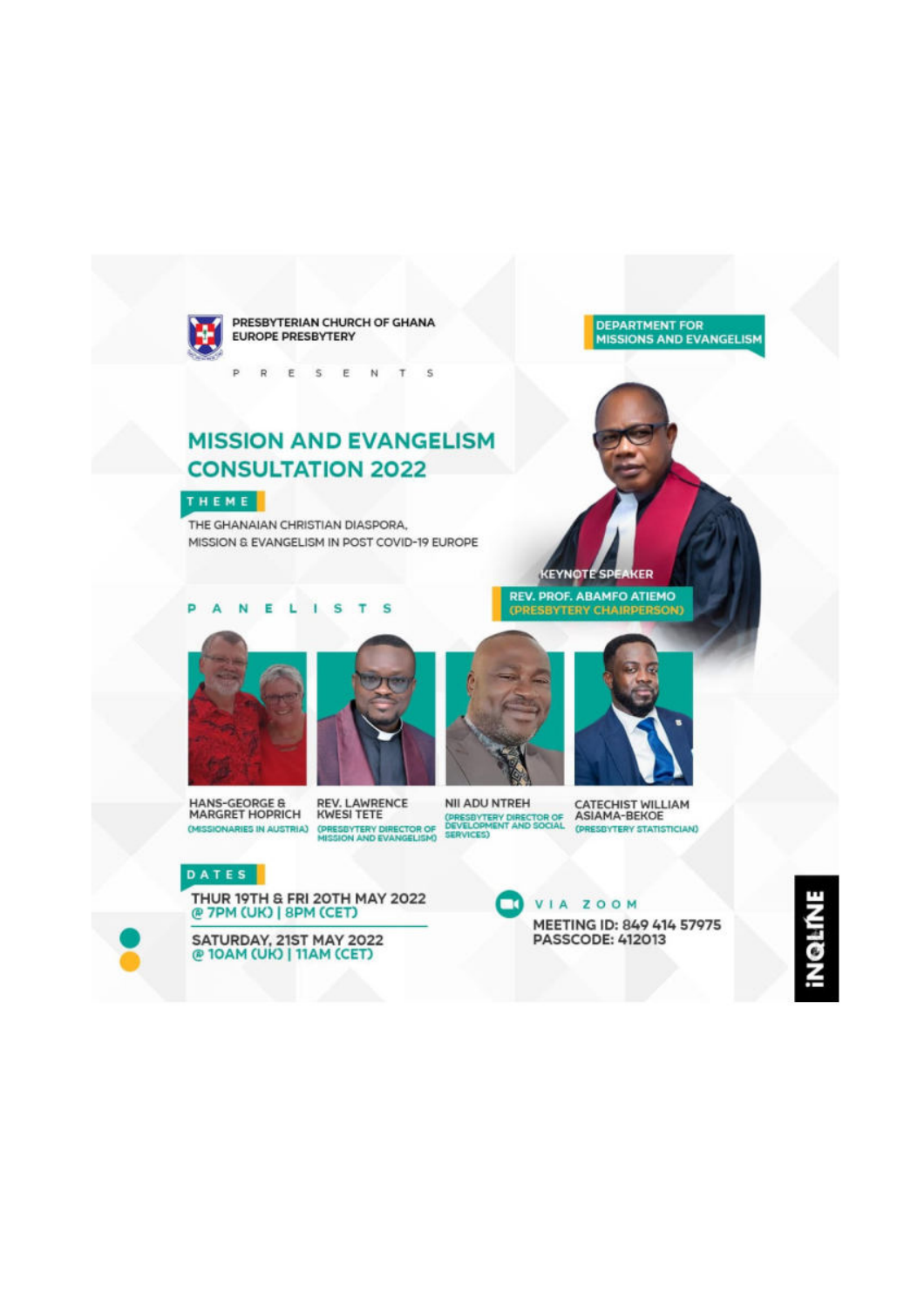# **Presbyterian Church of Ghana**

# Europe Presbytery Maiden Evangelism and Church Growth Consultation 2022

Date:  $19^{th} - 21^{st}$  May 2022

Theme: "The Ghanaian Christian Diaspora. Mission and Evangelism in Post Covid-19 Europe"

# Speakers:

Rev Prof Abamfo Ofori Atiemo - Chairperson, PCG Europe Presbytery Rev Lawrence Kwesi Tete – Director Mission and Evangelism, PCG Europe Presbytery Hans-Georg & Margret Hoprich - Missionaries, Hilfe Die Ankommt, Austria Nii Adu Ntreh - Director Development and Social Services, PCG Europe Presbytery Catechist William Asiama Bekoe - Statistician, PCG Europe Presbytery

# Format: Online Zoom Meeting ID: 84941457975, Passcode: 412013

Times: Thursday 19<sup>th</sup> and Friday 20<sup>th</sup> May @ 19hrs UK Time and 20hrs Central Europe Time Saturday 21<sup>st</sup> May @ 10hrs UK Time and 11hrs Central Europe Time

# **Programme Outline**

# Thursday 19th May 2022

**Opening Devotion** - Rev George Yeboah Boakye - 10min

Welcome Address - Rev Emmanuel Omari, Clerk of Presbytery - 10min

Keynote Address - Rev Prof Abamfo Ofori Atiemo, Chairperson of Presbytery. 1 hr

Presentation 1 - Statistical Overview of Growth of the PCG in Europe -

Catechist William Asiama Bekoe - 15min

# $Q & A - 15$ min

Prayer Time - Rev Mrs Angelina B. Danso - 10min